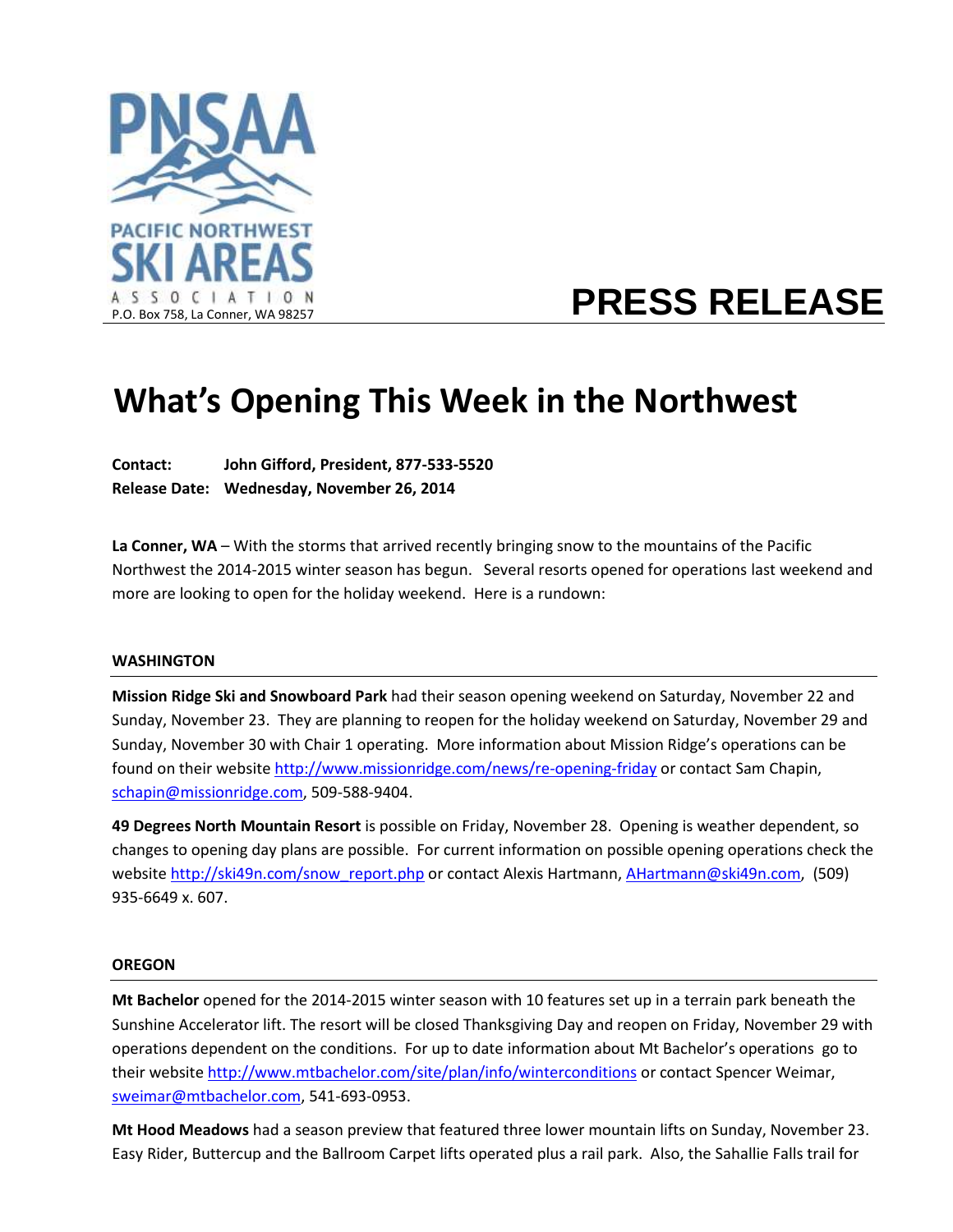cross country skiing opened. Weather permitting; the resort is planning to operate Friday, Saturday and Sunday this Thanksgiving weekend. Watch for announcement of the lifts expected to operate and the amount of terrain offered closer to the weekend on their website [www.skihood.com](http://www.skihood.com/) or contact Dave Tragethon, [dave.tragethon@skihood.com,](mailto:dave.tragethon@skihood.com) 971-373-8111.

**Timberline Lodge** operated on Sunday, November 23 featuring Bruno's lift. Watch for announcement regarding re-opening on Friday, November 28. For more information about operations please go to their websit[e http://www.timberlinelodge.com/conditions/](http://www.timberlinelodge.com/conditions/) or contact Jon Tullis, [jtullis@timberlinelodge.com,](mailto:jtullis@timberlinelodge.com) 503-272-3134.

**Mt Hood Skibowl** will open their Snow Tube and Adventure Park at Skibowl East Thanksgiving Day through Sunday, November 30th, from 10:00am to 4:00pm. Full food service is available in the Multorpor Lodge with the Multorpor café serving breakfast, lunch and dinner; and the 70 Meter Bar and Grill Cosmic Tubing® kicks off the season on Friday, November 29 and Saturday, November 30 from 5:00pm to 11:00pm. To get more information about Mt Hood Skibowl operations go to<http://www.skibowl.com/winter/> or contact Hans Wipper[, hans@go.skibowl.com,](mailto:hans@go.skibowl.com) 503-819-0712.

### **IDAHO**

**Schweitzer Mountain Resort** opened the 2014-2015 this past weekend. The resort will re-open Friday the 28th for Thanksgiving weekend for skiing and snowboarding from 9 AM to 4 PM operating 2 lifts (Basin Express and Musical Chairs). They will close Monday thru Thursday and re-open Friday 12/5 for daily operations. More information about Schweitzer's operations can be found on their website <http://www.schweitzer.com/mountain/snow-report/> or contact Sean Mirus, [smirus@schweitzer.com,](mailto:smirus@schweitzer.com) 208- 263-9555.

**Lookout Pass Ski Area** will open Friday, November 28<sup>th</sup> with the majority of the front side open for top to bottom skiing and riding off Chair #1. The beginner triple chairlift, Chair #4, will also operate. Lifts operate from 9:00 AM to 4:00 PM. Services will include the Lodge, rental shop and ski school. The resort will close Monday through Wednesday reopening on Thursday, December 4 for regular December operations, Thursdays through Mondays. For more information go to their website <https://skilookout.com/> or contact Phil Edholm, [phil@skilookout.com,](mailto:phil@skilookout.com) 208-744-1234.

**Silver Mountain Resort** will be opening for skiing, boarding, tubing, snowshoeing and scenic rides Saturday November 29th and Sunday November 30th. The first gondola will load at 8:15am; skiing and tubing will start at 9:00am and go until 4:00pm. For current conditions and operations check the websit[e http://www.silvermt.com/site\\_Snow-Report/SnowReport.aspx](http://www.silvermt.com/site_Snow-Report/SnowReport.aspx) or contact Neal Scholey, [Neals@silvermt.com,](mailto:Neals@silvermt.com) 208-783-1531.

Many of the resorts in the Northwest are evaluating their current snow depths and watching the weather forecasts to determine when they will be opening. PNSAA will send updates as more resorts announce their opening dates. For the most up-to-date information on your favorite resort, please visit their website.